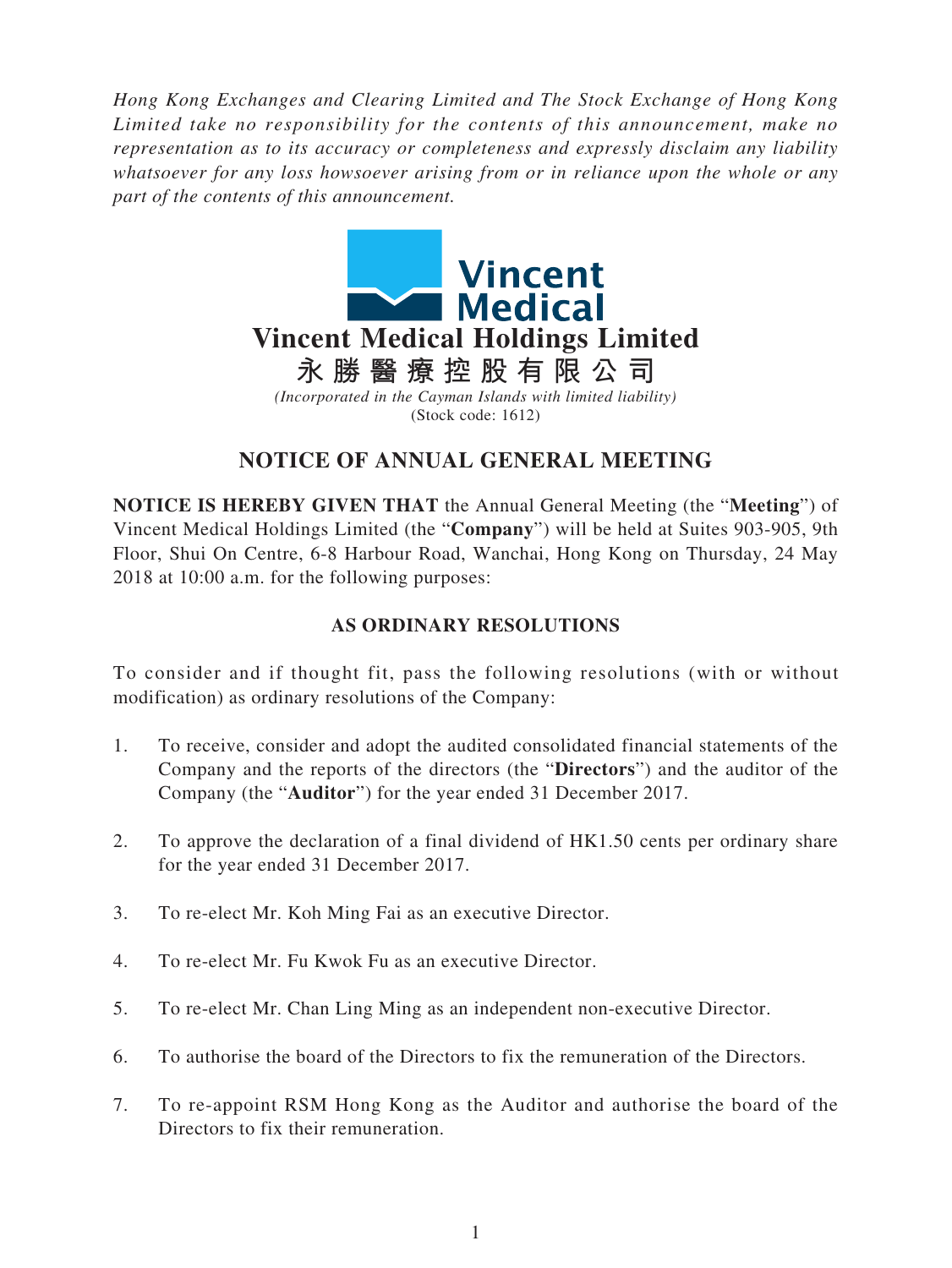8. To consider and if thought fit, pass the following resolution (with or without modification) as an ordinary resolution of the Company:

#### "**THAT:**

- (a) subject to paragraph (c) below, the exercise by the Directors during the Relevant Period (as hereinafter defined) of all the powers of the Company to allot, issue, and deal with additional shares of HK\$0.01 each in the share capital of the Company (the "**Shares**") be and is hereby generally and unconditionally approved;
- (b) the approval in paragraph (a) above shall be in addition to any other authorization given to the Directors and shall authorise the Directors during the Relevant Period (as hereinafter defined) to make or grant offers, agreements and/or options which may require the exercise of such power during or after the end of the Relevant Period;
- (c) the total number of Shares allotted or agreed conditionally or unconditionally to be allotted (whether pursuant to options or otherwise) by the Directors during the Relevant Period pursuant to paragraph (a) above, otherwise than pursuant to (i) a Rights Issue (as hereinafter defined); or (ii) any scrip dividend or similar arrangement providing for the allotment and issue of Shares in lieu of the whole or part of a dividend on Shares in accordance with the articles of association of the Company (the "**Articles**") in force from time to time; or (iii) any specific authority granted by the shareholders of the Company (the "**Shareholders**") in general meeting(s); or (iv) any issue of Shares upon the exercise of rights of subscription or conversion under the terms of any existing convertible notes issued by the Company or any existing securities of the Company which carry rights to subscribe for or are convertible into Shares, shall not exceed 20% of the total number of issued Shares as at the date of the passing of this resolution, and the said approval shall be limited accordingly; and
- (d) for the purpose of this resolution:

"**Relevant Period**" means the period from the passing of this resolution until whichever is the earliest of:

- (i) the conclusion of the next annual general meeting of the Company;
- (ii) the expiration of the period within which the next annual general meeting of the Company is required by any applicable law or the Articles to be held; and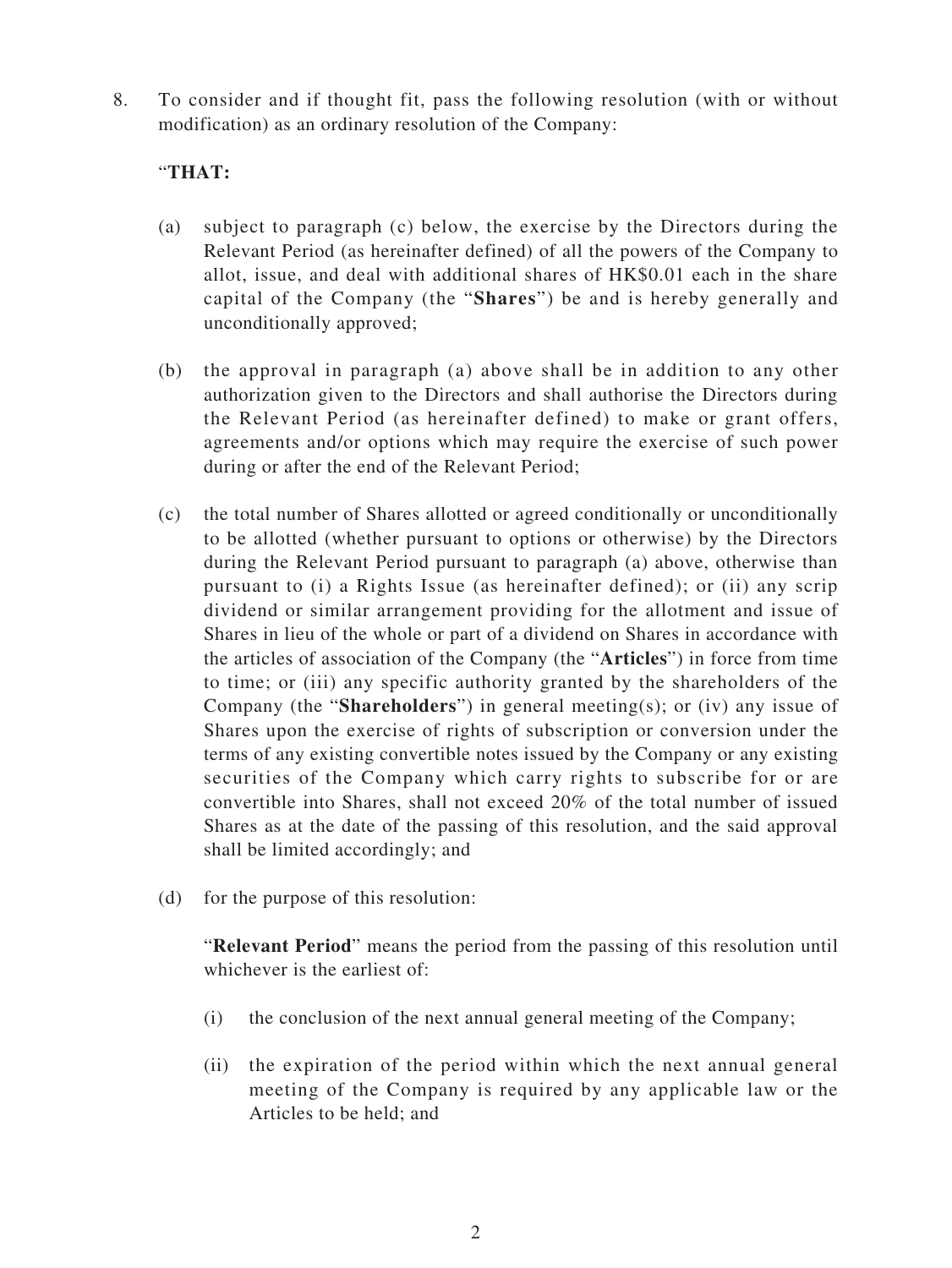(iii) the revocation, variation or renewal of the authority given under this resolution by an ordinary resolution of the Shareholders in general meeting;

"**Rights Issue**" means an offer of Shares, or offer or issue of warrants, options or other securities giving rights to subscribe for Shares open for a period fixed by the Directors to holders of Shares whose names appear on the register of members on a fixed record date in proportion to their holdings of Shares (subject to such exclusion or other arrangements as the Directors may deem necessary or expedient in relation to fractional entitlements or, having regard to any restrictions or obligations under the laws of, or the requirements of, or the expense or delay which may be involved in determining the exercise or extent of any restrictions or obligations under the laws of, or the requirements of, any jurisdiction applicable to the Company, any recognised regulatory body or any stock exchange applicable to the Company)."

9. To consider and if thought fit, pass the following resolution (with or without modification) as an ordinary resolution of the Company:

### "**THAT:**

- (a) subject to paragraph (c) below, the exercise by the Directors during the Relevant Period (as hereinafter defined) of all the powers of the Company to repurchase issued Shares, subject to and in accordance with all applicable laws and the requirements of the Rules Governing the Listing of Securities on The Stock Exchange of Hong Kong Limited as amended from time to time, be and is hereby generally and unconditionally approved;
- (b) the approval in paragraph (a) above shall be in addition to any other authorization given to the Directors and shall authorise the Directors on behalf of the Company during the Relevant Period (as hereinafter defined) to procure the Company to repurchase Shares at a price determined by the Directors;
- (c) the total number of Shares which are authorised to be repurchased by the Directors pursuant to the approval in paragraph (a) above shall not exceed 10% of the total number of issued Shares as at the date of the passing of this resolution, and the said approval shall be limited accordingly; and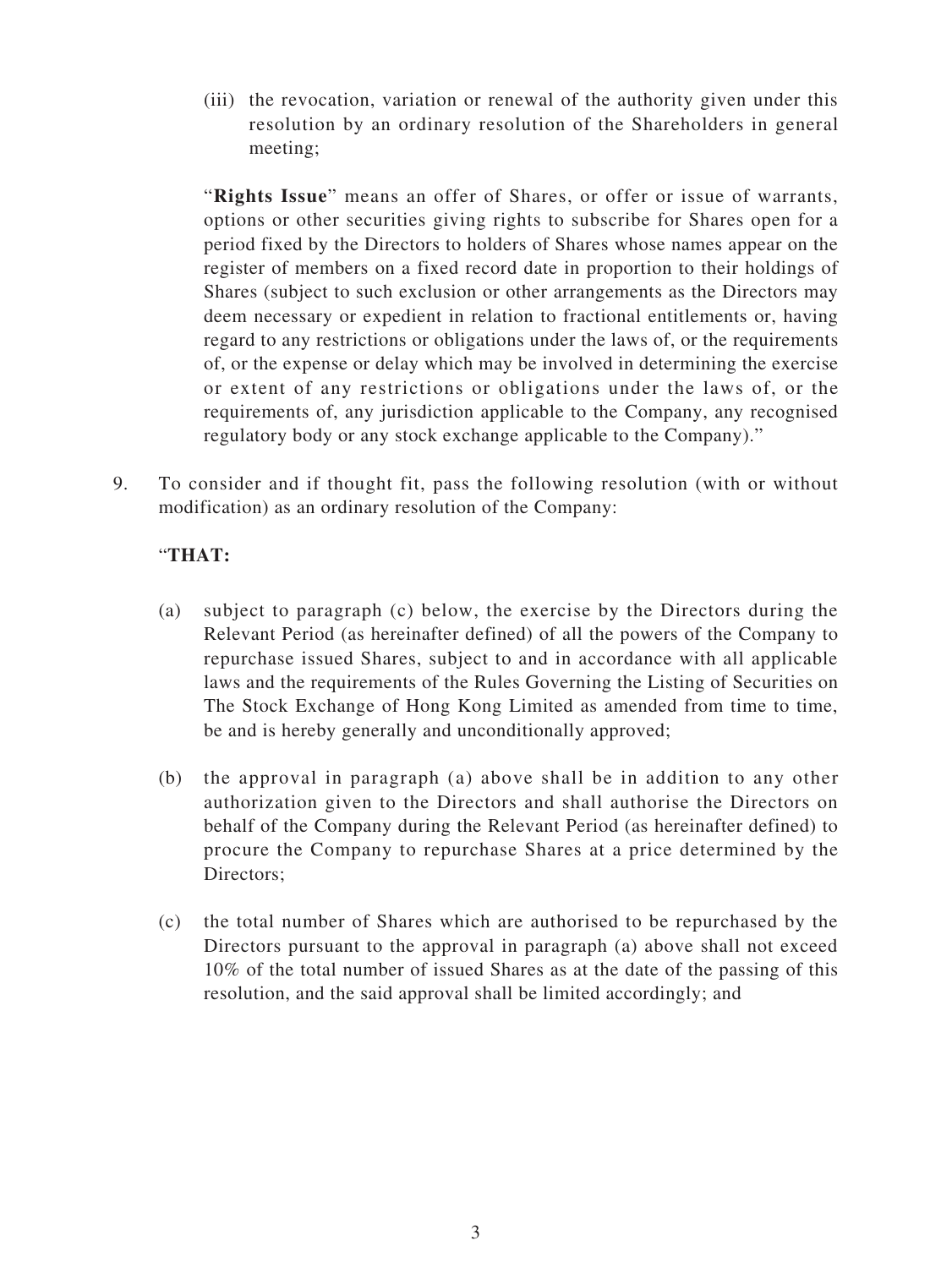(d) for the purposes of this resolution:

"**Relevant Period**" means the period from the passing of this resolution until whichever is the earliest of:

- (i) the conclusion of the next annual general meeting of the Company;
- (ii) the expiration of the period within which the next annual general meeting of the Company is required by any applicable law or the Articles to be held; and
- (iii) the revocation, variation or renewal of the authority given under this resolution by an ordinary resolution of the Shareholders in general meeting."
- 10. To consider and if thought fit, pass the following resolution (with or without modification) as an ordinary resolution of the Company:

"**THAT** conditional upon the passing of resolutions nos. 8 and 9 above, the general mandate to the Directors pursuant to resolution no. 8 be and is hereby extended by the addition thereto of an amount representing the total number of Shares repurchased by the Company under the authority granted pursuant to the resolution no. 9 (up to 10% of the total number of the issued Shares as at the date of the passing of resolution no. 9)."

> By order of the Board **Vincent Medical Holdings Limited Choi Man Shing** *Chairman and Executive Director*

20 April 2018

Grand Cayman, KY1-1111, 2G Hok Yuen Street, Cayman Islands Hung Hom, Hong Kong

*Registered Office: Headquarters and Principal Place* Cricket Square, *of Business in Hong Kong:* Hutchins Drive, Flat B2, 7th Floor, Phase 2, P.O. Box 2681, Hang Fung Industrial Building,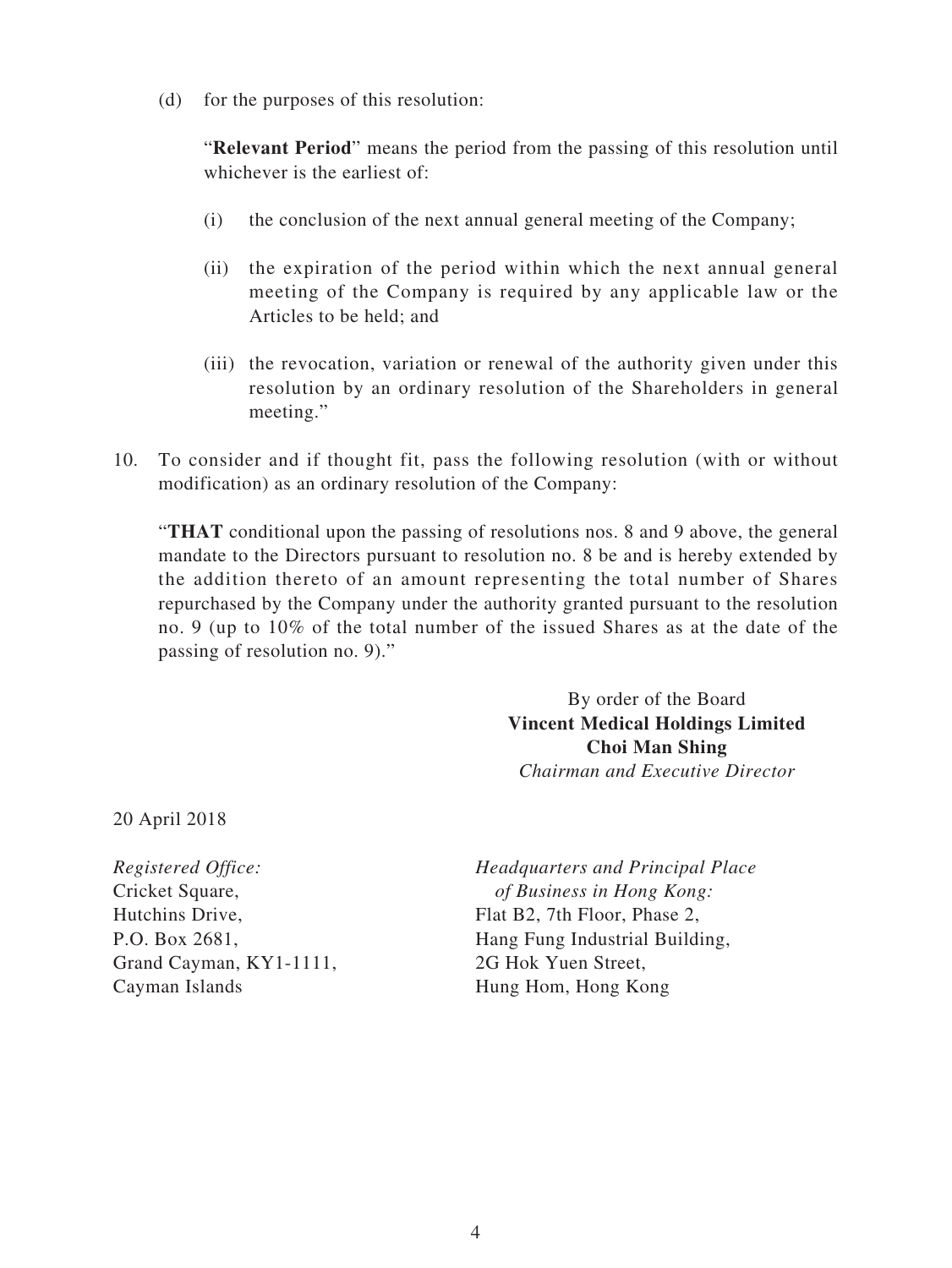#### *Notes:*

- (i) A Shareholder entitled to attend and vote at the Meeting is entitled to appoint another person as his/ her/its proxy to attend and vote instead of him/her/it; a proxy need not be a Shareholder.
- (ii) In the case of joint holders, the vote of the senior who tenders a vote, whether in person or by proxy, will be accepted to the exclusion of the vote(s) of the other joint holder(s) as if he/she/it were solely entitled thereto, and for this purpose, seniority shall be determined by the order in which the names stand in the register in respect of such Share.
- (iii) In order to be valid, a form of proxy must be deposited with the Company's branch share registrar in Hong Kong, Tricor Investor Services Limited, at Level 22, Hopewell Centre, 183 Queen's Road East, Hong Kong together with the power of attorney or other authority (if any) under which it is signed (or a certified copy thereof) not less than 48 hours before the time appointed for the holding of the Meeting or any adjournment thereof. The completion and return of the form of proxy shall not preclude Shareholders from attending and voting in person at the Meeting (or any adjourned meeting thereof) if they so wish.
- (iv) For determining the entitlement to attend and vote at the Meeting to be held on Thursday, 24 May 2018, the register of members of the Company will be closed from Friday, 18 May 2018 to Thursday, 24 May 2018, both days inclusive, during which period no transfer of the Shares will be registered. In order to be eligible to attend and vote at the Meeting, all transfer forms accompanied by the relevant share certificates must be lodged with the Company's branch share registrar in Hong Kong, Tricor Investor Services Limited, at Level 22, Hopewell Centre, 183 Queen's Road East, Hong Kong for registration no later than 4:30 p.m. on Thursday, 17 May 2018.
- (v) For determining the entitlement to the proposed final dividend (subject to the approval of the Shareholders at the Meeting), the register of members of the Company will be closed from Friday, 1 June 2018 to Tuesday, 5 June 2018, both days inclusive, during which period no transfer of the Shares will be registered. In order to qualify for the proposed final dividend as stated, all transfer forms accompanied by the relevant share certificates must be lodged with the Company's branch share registrar in Hong Kong, Tricor Investor Services Limited, at Level 22, Hopewell Centre, 183 Queen's Road East, Hong Kong for registration no later than 4:30 p.m. on Thursday, 31 May 2018.
- (vi) At the Meeting (or at any adjournment thereof), the chairman will put each of the above resolutions to the vote by way of a poll as required under the Rules Governing the Listing of Securities on The Stock Exchange of Hong Kong Limited. The poll results will be published on the website of the Company at www.vincentmedical.com and the website of Hong Kong Exchanges and Clearing Limited at www.hkexnews.hk on 24 May 2018.
- (vii) A circular containing the information regarding, inter alia, the general mandates to issue Shares and repurchase Shares and the re-election of retiring Directors of the Company, will be sent to the Shareholders together with the Company's annual report for the year ended 31 December 2017.